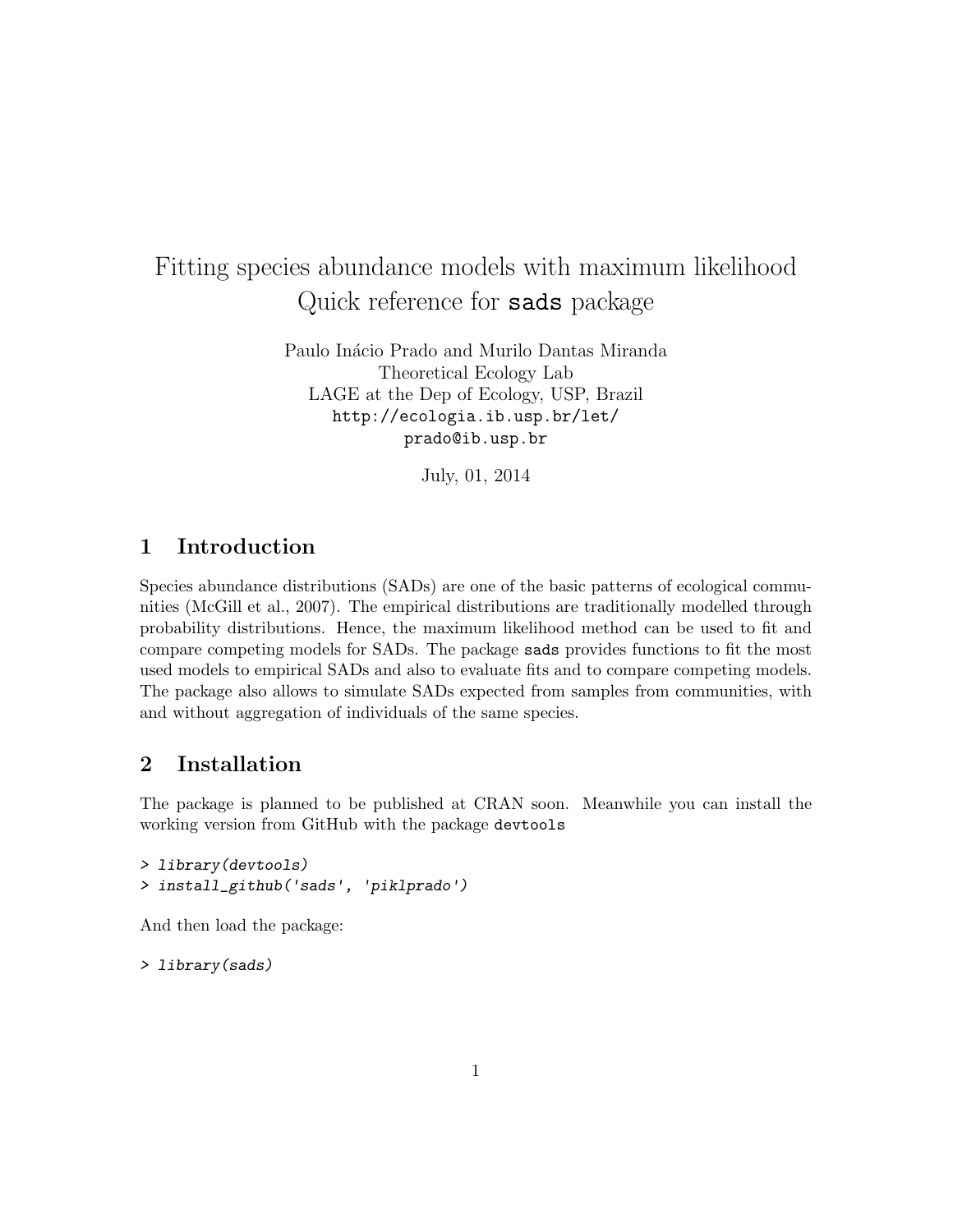## 3 Exploratory analyses

We'll use two data sets in the sads package:

```
> data(moths)# William's moth data
> data(ARN82.eB.apr77)# Arntz et al. benthos data
```
#### 3.1 Octaves

Function octav tabulates the number of species in classes of logarithm of abundances at base 2 (Preston's octaves) and returns a data frame  $1$ :

```
> (moths.oc <- octav(moths))
Object of class "octav"
  octave upper Freq
1 0 1 35
2 1 2 11
3 2 4 29
4 3 8 32
5 4 16 26
```
6 5 32 32 7 6 64 31 8 7 128 13 9 8 256 19

| 10 |        | 9  | 512                                       | 5              |    |  |
|----|--------|----|-------------------------------------------|----------------|----|--|
| 11 |        | 10 | 1024                                      | 6              |    |  |
| 12 |        |    | 11 2048                                   | $\Omega$       |    |  |
| 13 |        |    | 12 4096                                   | $\overline{1}$ |    |  |
| 14 |        | 13 | 8192                                      | 0              |    |  |
|    |        |    | $>$ (arn.oc $\leq$ octav(ARN82.eB.apr77)) |                |    |  |
|    |        |    | Object of class "octav"                   |                |    |  |
|    | octave |    |                                           | upper Freq     |    |  |
| 1  |        |    | -6 0.015625                               |                | 3  |  |
| 2  |        |    | $-5$ 0.031250                             |                | -5 |  |
| 3  |        | -4 |                                           | 0.062500       | 4  |  |

4 -3 0.125000 6 5 -2 0.250000 3

<sup>1</sup> actually an object of class *octav* which inherits from class *dataframe*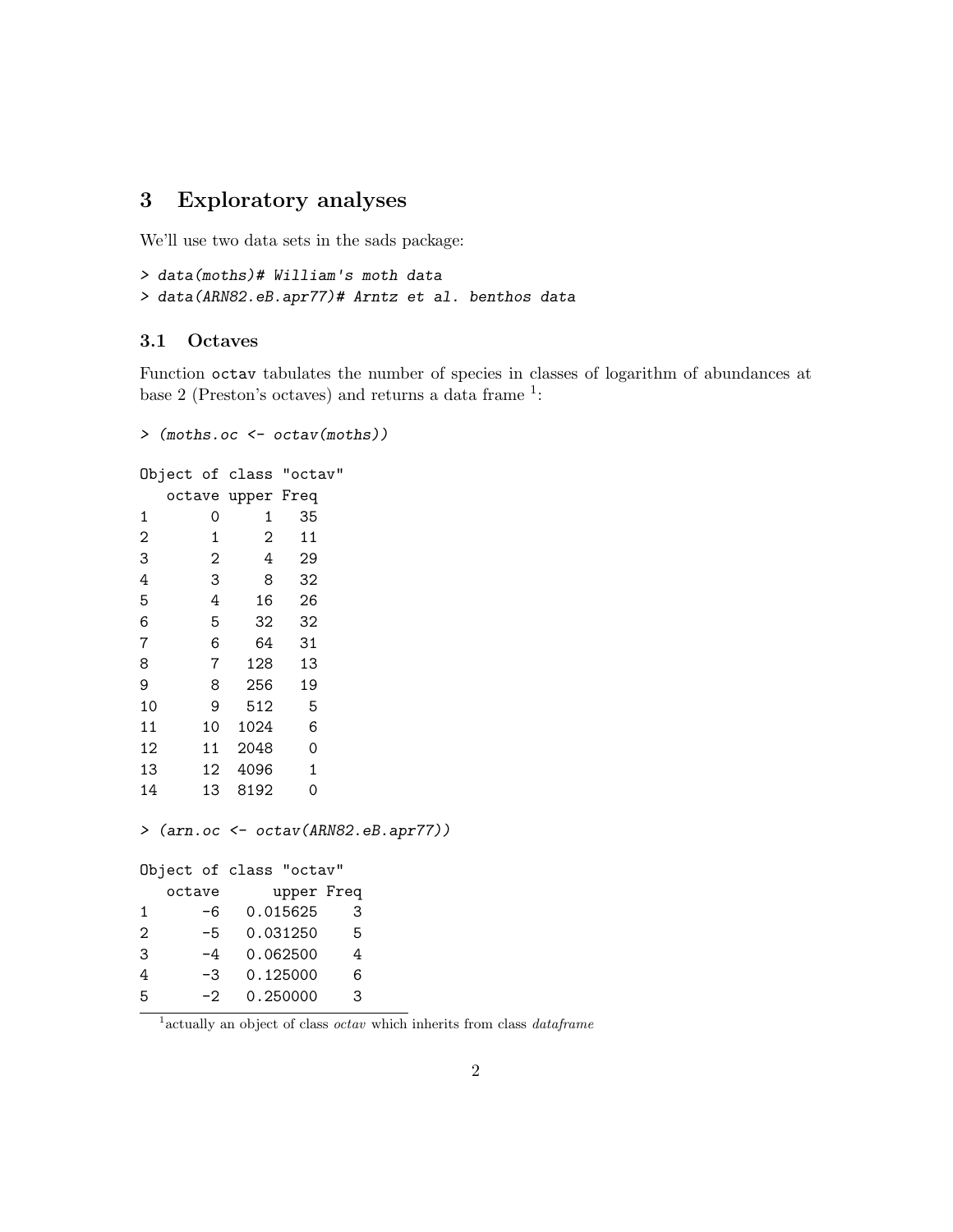| 6  | -1 | 0.500000     | 5 |
|----|----|--------------|---|
| 7  | Ω  | 1.000000     | 2 |
| 8  | 1  | 2.000000     | 4 |
| 9  | 2  | 4.000000     | 3 |
| 10 | 3  | 8.000000     | 1 |
| 11 | 4  | 16.000000    | 2 |
| 12 | 5  | 32.000000    | ი |
| 13 | 6  | 64.000000    | 1 |
| 14 |    | 7 128,000000 | 1 |
| 15 |    | 8 256.000000 | ი |

A logical argument preston allows to smooth the numbers as proposed by Preston (1948). The octave number is the upper limit of the class in log2 scale. Hence, for abundance values smaller than one  $(e.g.$  biomass data) the octave numbers are negative numbers. A Preston plot is a histogram of this table, that you get applying the function plot to the data frame:

> plot(moths.oc)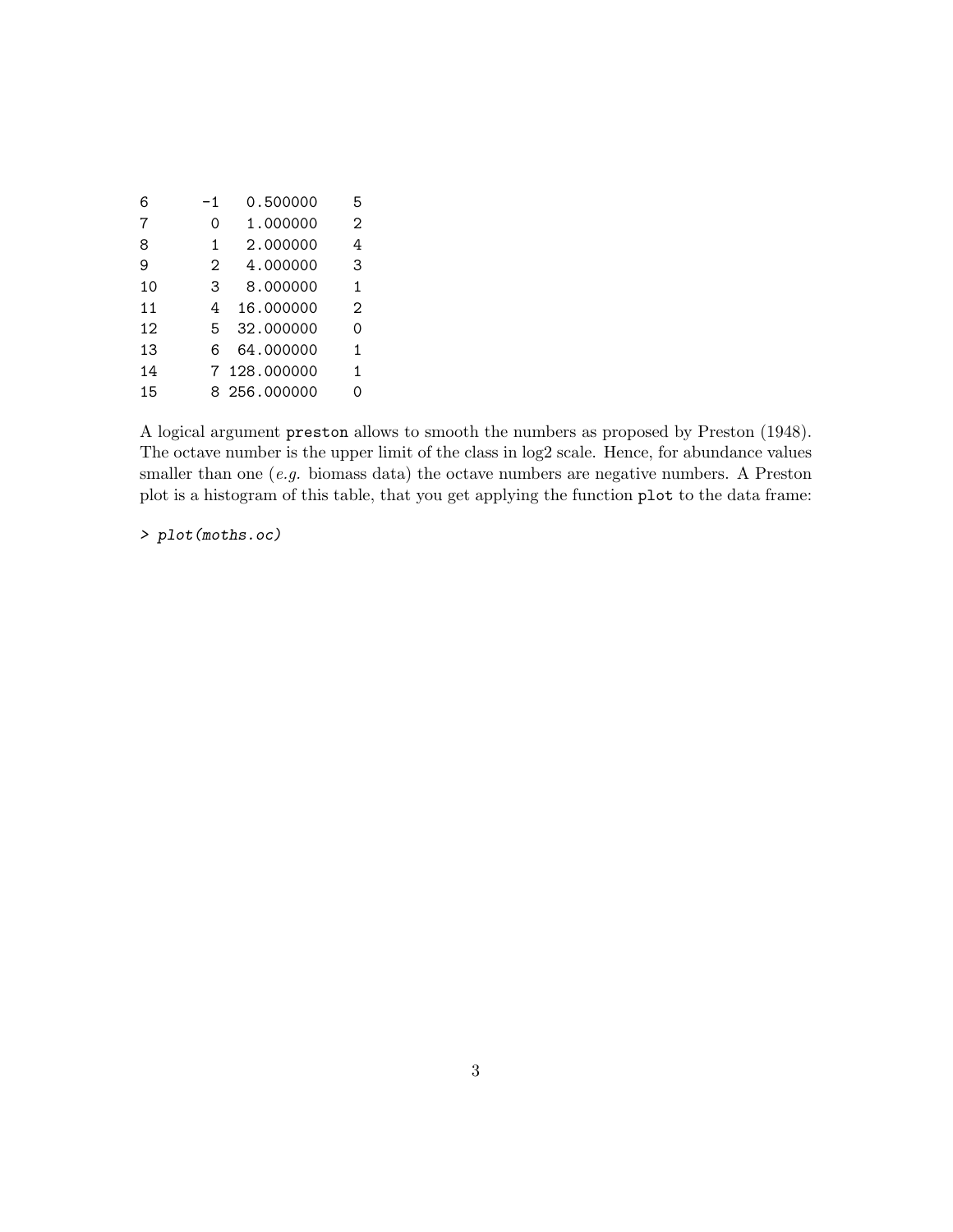

> plot(arn.oc)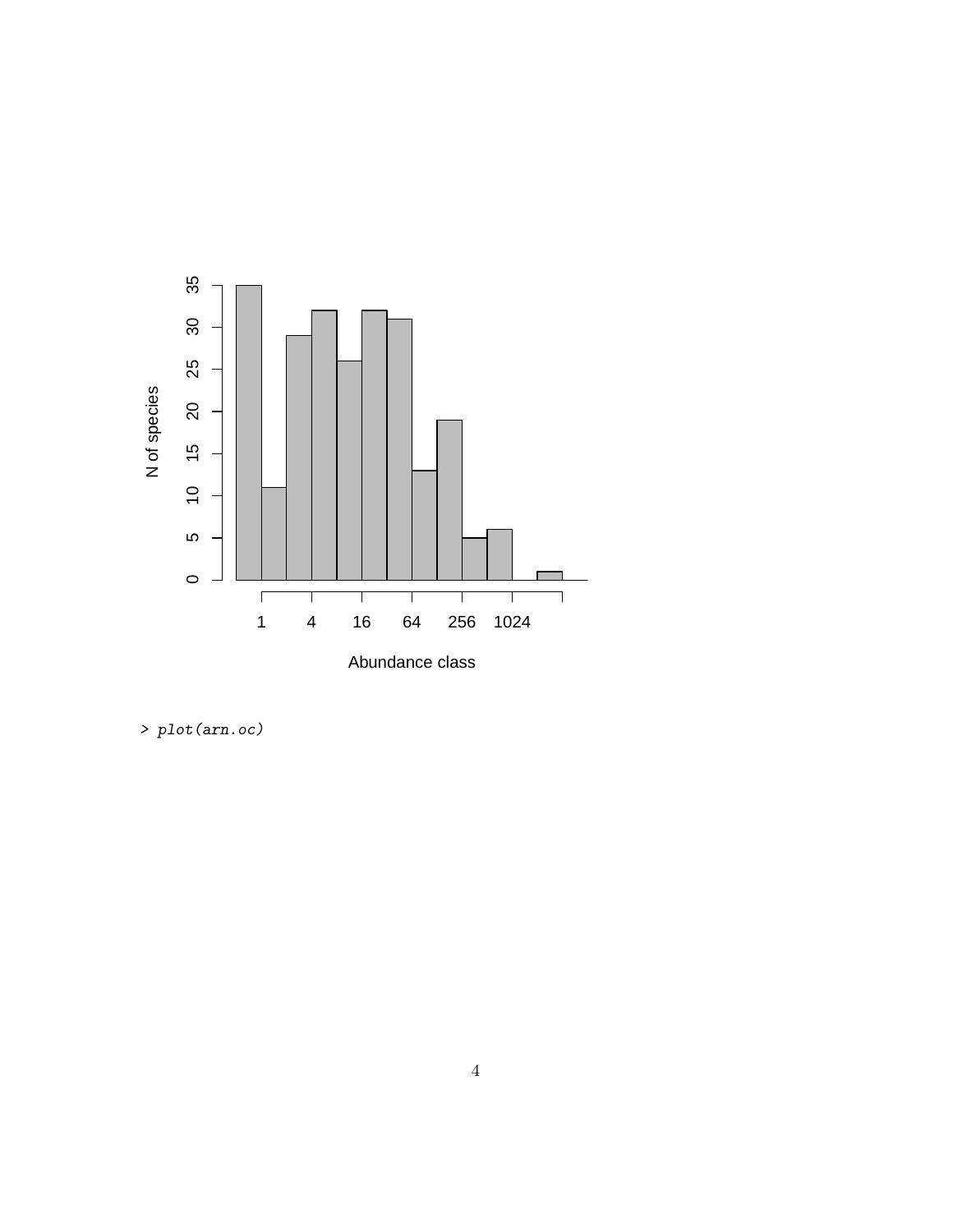

## 3.2 Rank-abundance plots

Function rad returns a data frame of sorted abundances and their ranks  $2$ :

```
> head(moths.rad <- rad(moths))
```

|   |   | rank abund |
|---|---|------------|
| 1 | 1 | 2349       |
| 2 | 2 | 823        |
| 3 | 3 | 743        |
| 4 | 4 | 604        |
| 5 | 5 | 589        |
| 6 | 6 | 572        |

<sup>2</sup> actually an object of class *rad* which inherits from class *dataframe*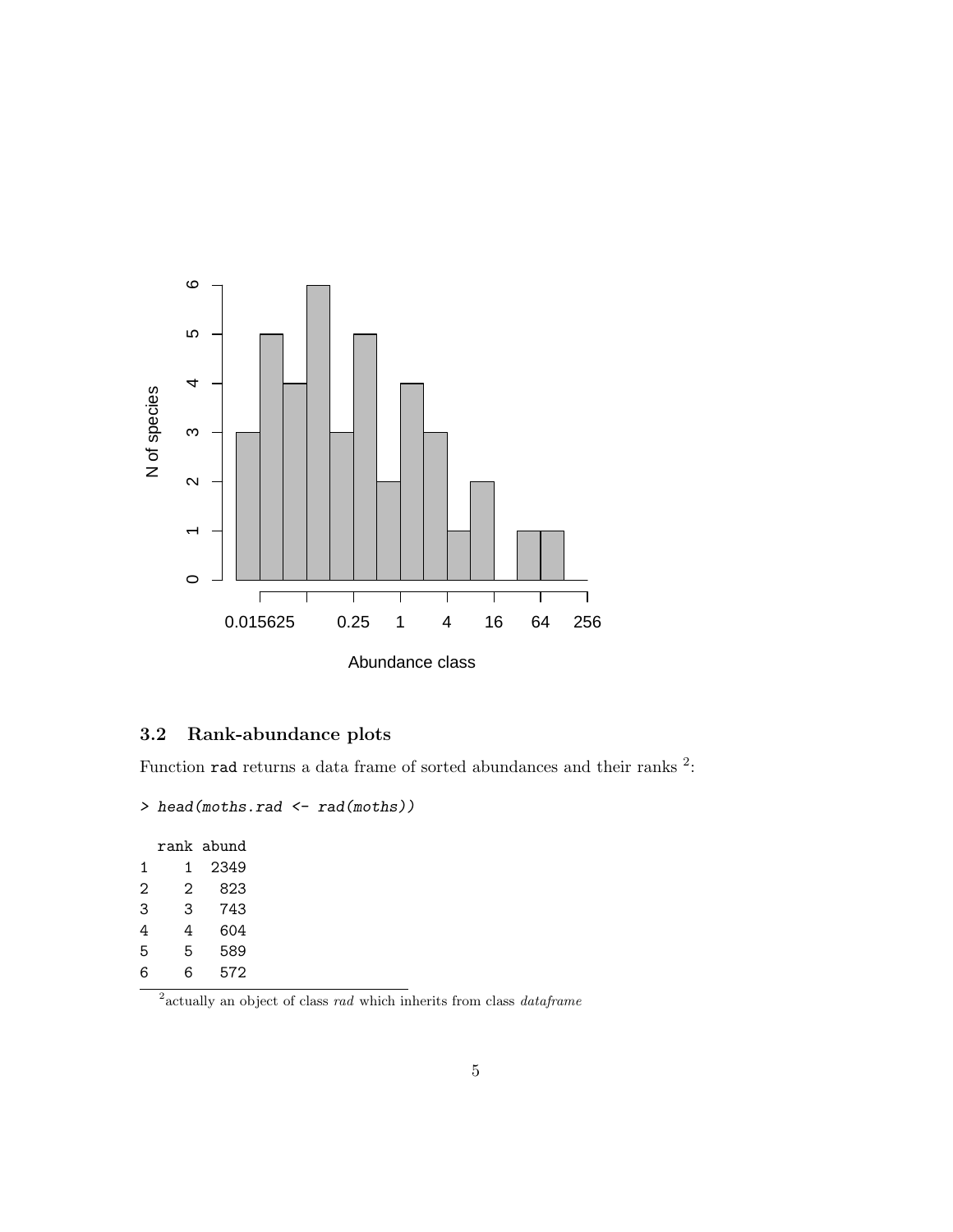|      |   |              | > head(arn.rad $\leq$ rad(ARN82.eB.apr77)) |
|------|---|--------------|--------------------------------------------|
|      |   | rank abund   |                                            |
| sp17 |   | 1 67.21      |                                            |
| sp11 |   | 2 54.67      |                                            |
|      |   | sp33 3 14.67 |                                            |
| sp9  |   | 4 9.90       |                                            |
| sp30 |   | 5 5.71       |                                            |
| sp10 | 6 | 2.88         |                                            |

To get the rank-abundance or Whitaker's plot apply the function plot on the data frame:

> plot(moths.rad, ylab="Number of individuals")



Species Rank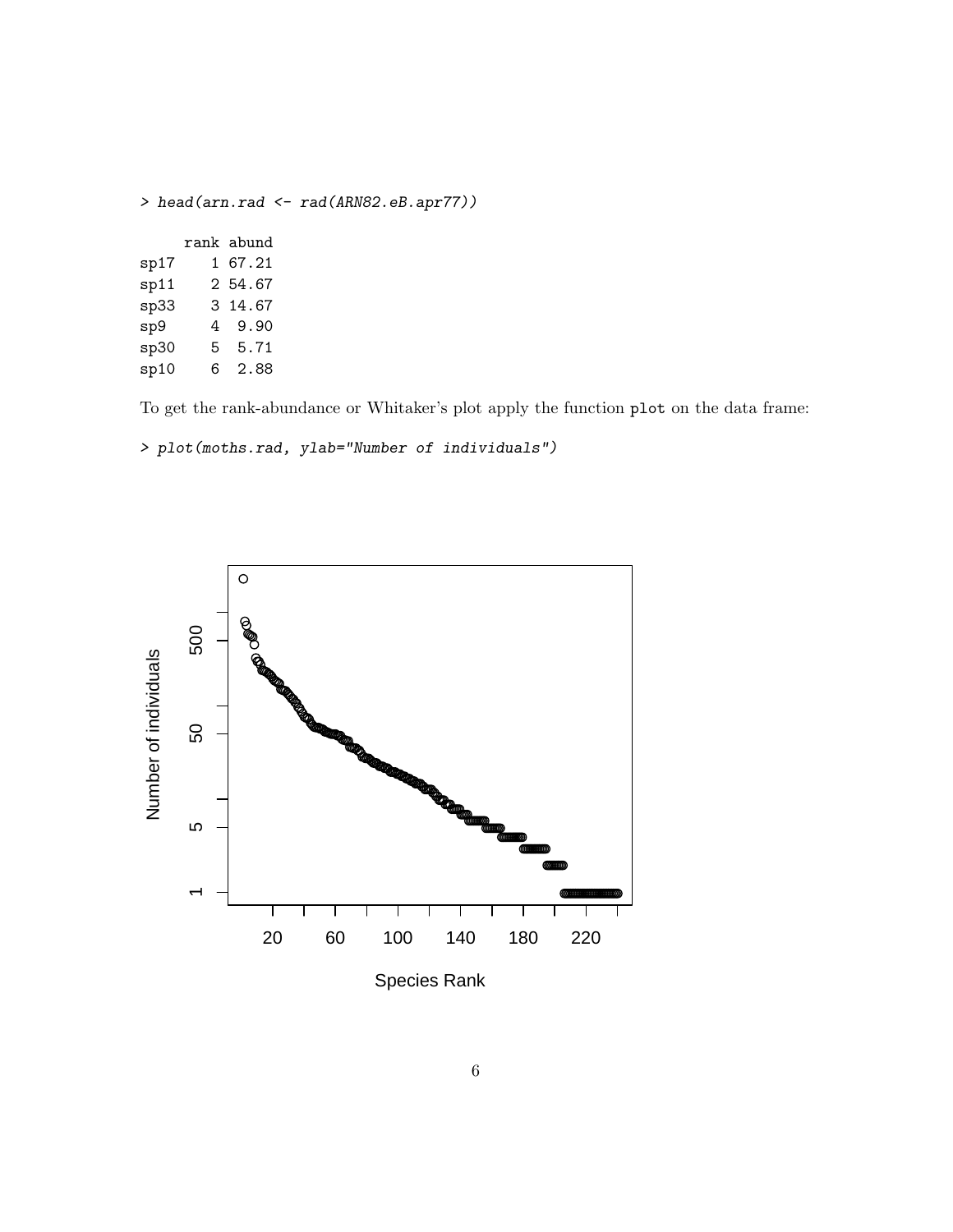> plot(arn.rad, ylab="Biomass")



## 4 Model fitting

The sads package provides maximum-likelihood fits of many probability distributions to empirical sads. The working horses are the functions fitsad for fitting species abundance distributions and fitrad for fitting rank-abundance distributions. The first argument of these functions is the vector of observed abundances<sup>3</sup> and the second argument is the name of the model to be fitted. Please refer to the help page of the functions for details on the models. For more information on the fitting procedure see also the vignette of the bbmle package, on top of which the package sads is built.

To fit a logseries distribution use the argument sad='ls':

<sup>&</sup>lt;sup>3</sup>fitrad also accepts a rank-abundance table returned by function rad as its first argument.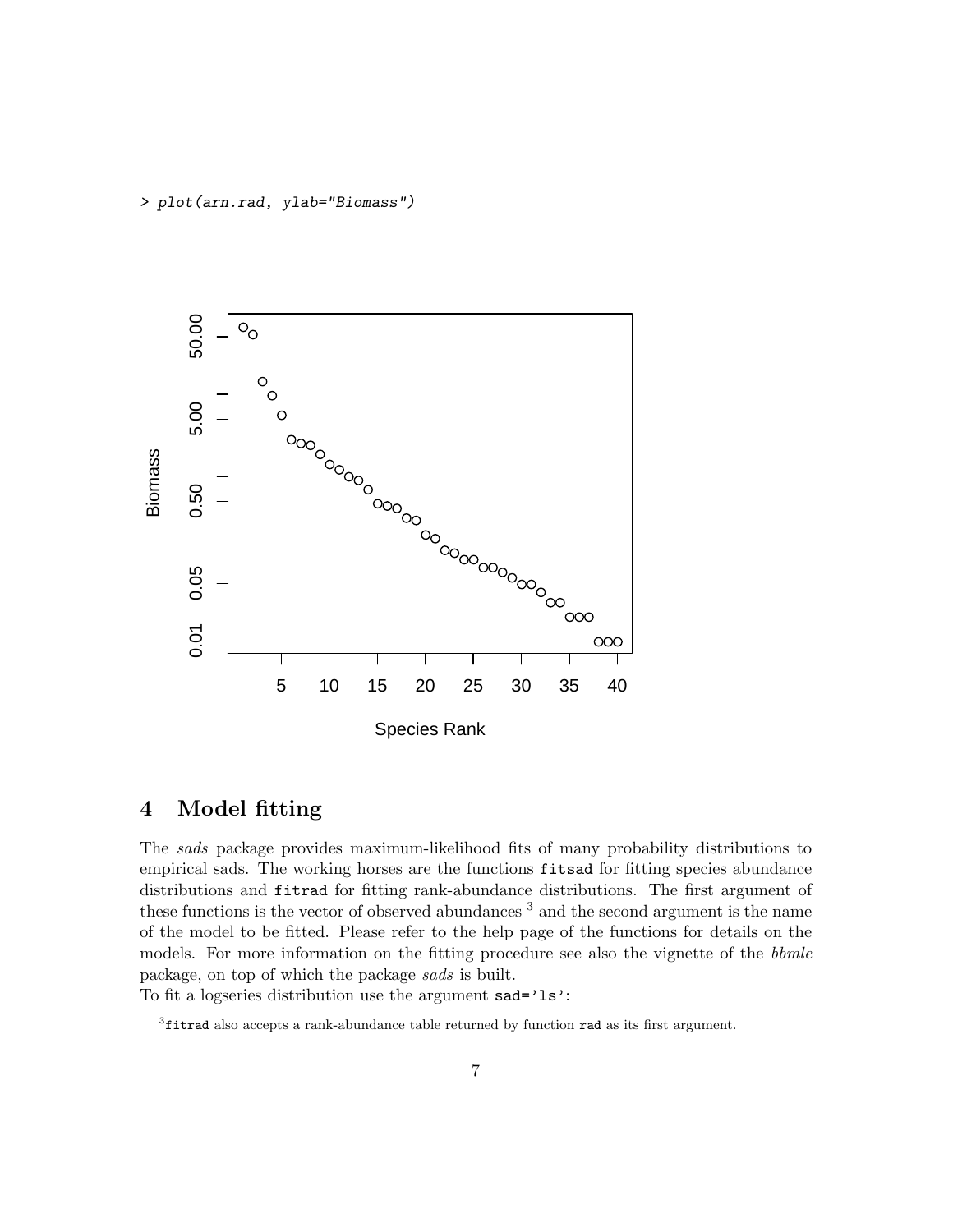```
> (moths.ls <- fitsad(moths,'ls'))
Call:
mle2(minuslogl = LL, start = list(alpha = alfa), method = "Brent",
    data = list(x = x), lower = 0, upper = upper)
Coefficients:
   alpha
40.24728
Log-likelihood: -1087.71
```
The resulting model object inherits from  $mle2$  (Bolker & R Development Core Team, 2014), and all usual methods for model objects, such as summaries, log-likelihood, and AIC values:

```
> summary(moths.ls)
Maximum likelihood estimation
Call:
mle2(minuslogl = LL, start = list(alpha = alfa), method = "Brent",
    data = list(x = x), lower = 0, upper = upper)
Coefficients:
      Estimate Std. Error z value Pr(z)alpha 40.247 6.961 5.7818 7.391e-09 ***
---
Signif. codes:
0 '***' 0.001 '**' 0.01 '*' 0.05 '.' 0.1 ' ' 1
-2 log L: 2175.425
> coef(moths.ls)
   alpha
40.24728
> logLik(moths.ls)
'log Lik.' -1087.713 (df=1)
> AIC(moths.ls)
[1] 2177.425
```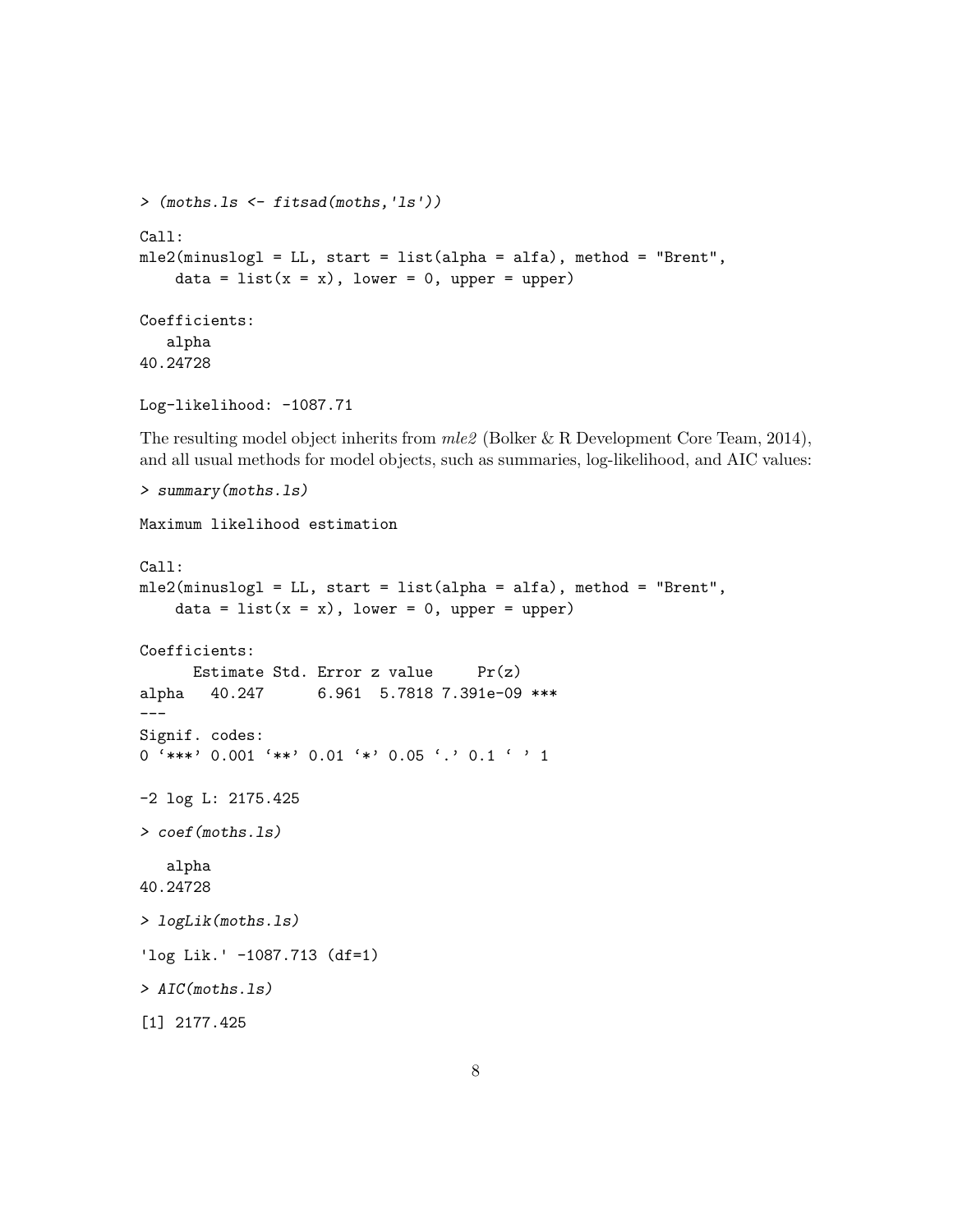#### 4.1 Model diagnostics

Many other diagnostic and functions are available for sad and rad models. To get likelihood profiles and confidence intervals use:

> moths.ls.prf <- profile(moths.ls) > confint(moths.ls.prf) # conf intervals 2.5 % 97.5 % 28.01537 55.36267

And then use plotprofmle to plot likelihood profiles at the original scale (relative negative log-likelihood) and function plot to get plots at chi-square scale (square-root of twice the relative log-likelihood):

```
> par(mfrow=c(1,2))> plotprofmle(moths.ls.prf)# log-likelihood profile
> plot(moths.ls.prf)# z-transformed profile
> par(mfrow=c(1,1))
```


When applied on a sad model object the function plot returns four diagnostic plots:

 $> par(mfrow=c(2,2))$ 

> plot(moths.ls)

 $> par(mfrow=c(1,1))$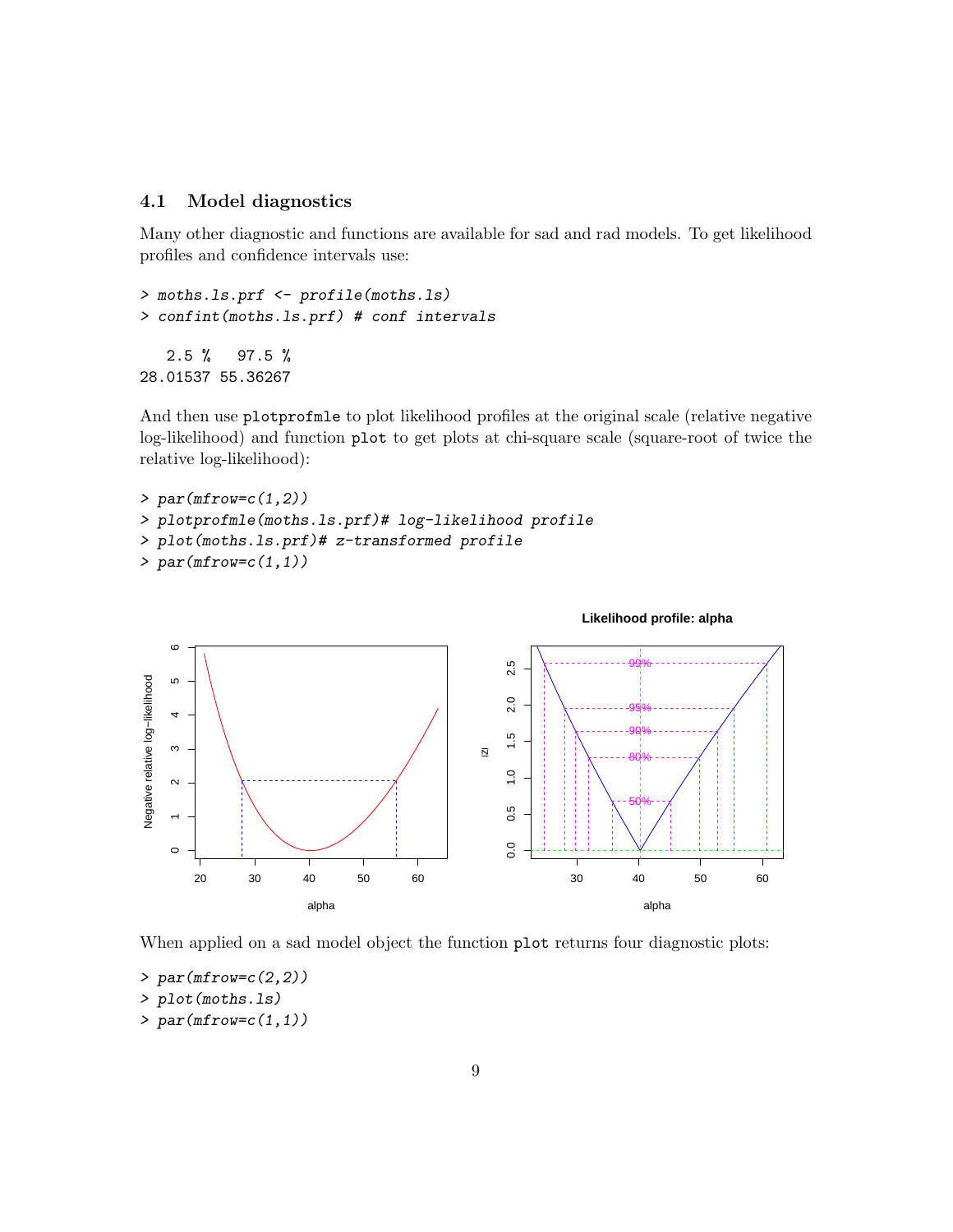

The first two plots (top right and left) are the octave and rank-abundance plots with the predicted values of number of species in each octave and abundances of each species. The two last plots (bottom) are quantile-quantile and percentile-percentile graphs of the observed vs. predicted abundances. The straight line indicates the expected relation in case of perfect fit.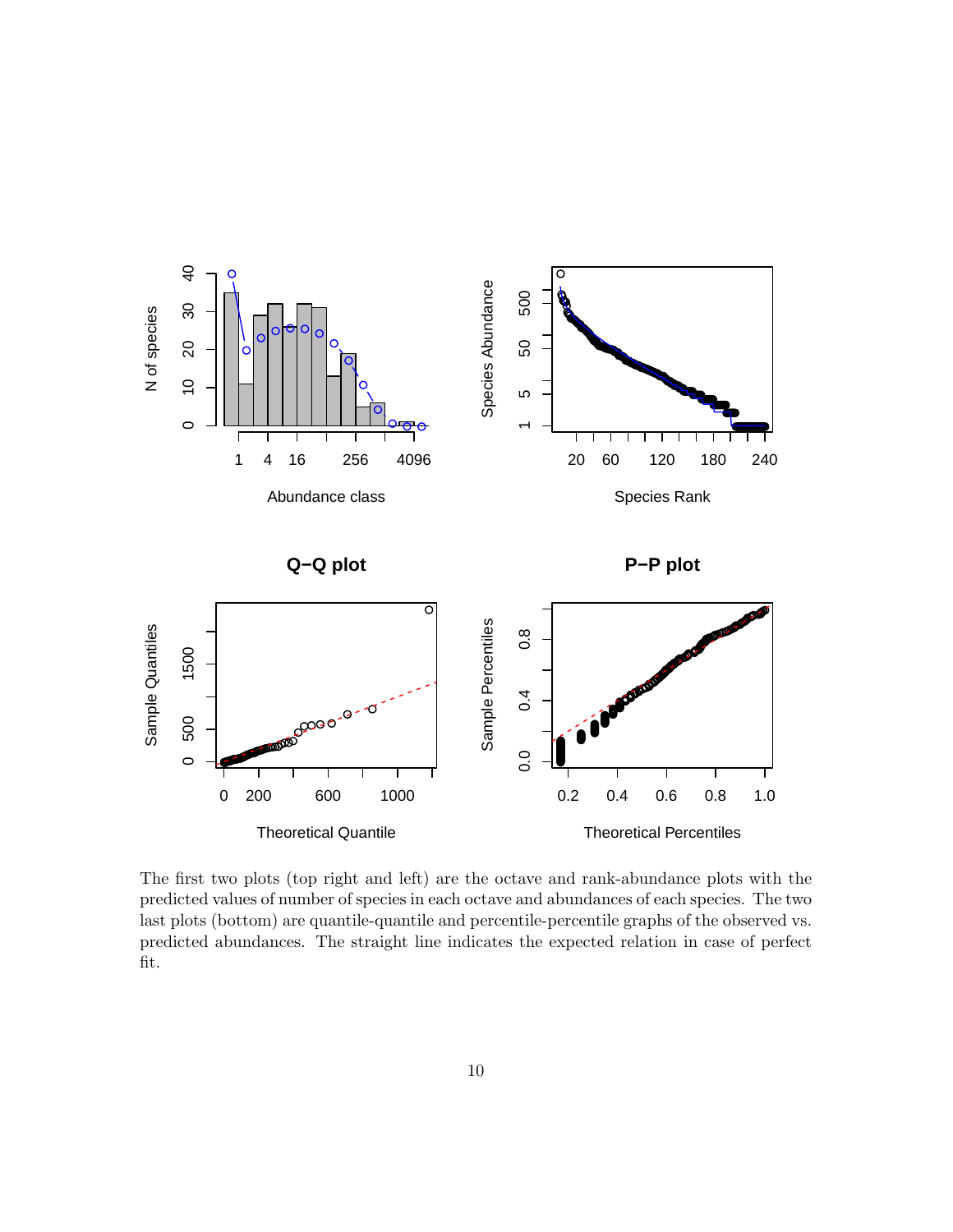#### 4.2 SADs vs RADs

Species-abundance models assigns a probability to each abundance value. Hence these models are probability density functions (PDFs) of abundances of species. Rank-abundance models assigns a probability for each **abundance rank**. They are PDFs for rankings of species. The models are interchangeable (May, 1975), but currently only four rad models are available in package sads trough the argument rad of function fitrad:

- "gs": geometric series (which is NOT geometric PDF, available in fitsads as "geom";
- "rbs": broken-stick model (MacArthur, 1957; May, 1975)
- "zipf": zipf power-law distribution
- "mand": zipf-mandelbrot power-law distribution

#### Comparison to radfit from vegan package:

fits by fitsad, fitrad and radfit of vegan package provide similar estimates of model coefficients but not comparable likelihood values. This is because each function fit models that assigns probability to data in different ways. Function fitsad fit PDFs to observed abundances and fitrad fit PDFs to the ranks of the abundances. Finally, radfit fits a Poisson generalized linear model to the *expected abundances* deduced from rank-abundance relationships from the correspodending sads and rads models (Wilson, 1991). See also the help page of radfit. Therefore likelihoods obtained from these three functions are not comparable.

### 5 Model selection

You can fit other models to the same data set, such as the Poisson-lognormal and a truncated lognormal:

```
> (moths.pl <- fitsad(x=moths,sad="poilog"))#default is zero-truncated
Call:
mle2(minuslog1 = LL, start = as.list(pl-par), data = list(x = x))Coefficients:
     mu sig
1.996469 2.187126
Log-likelihood: -1086.07
```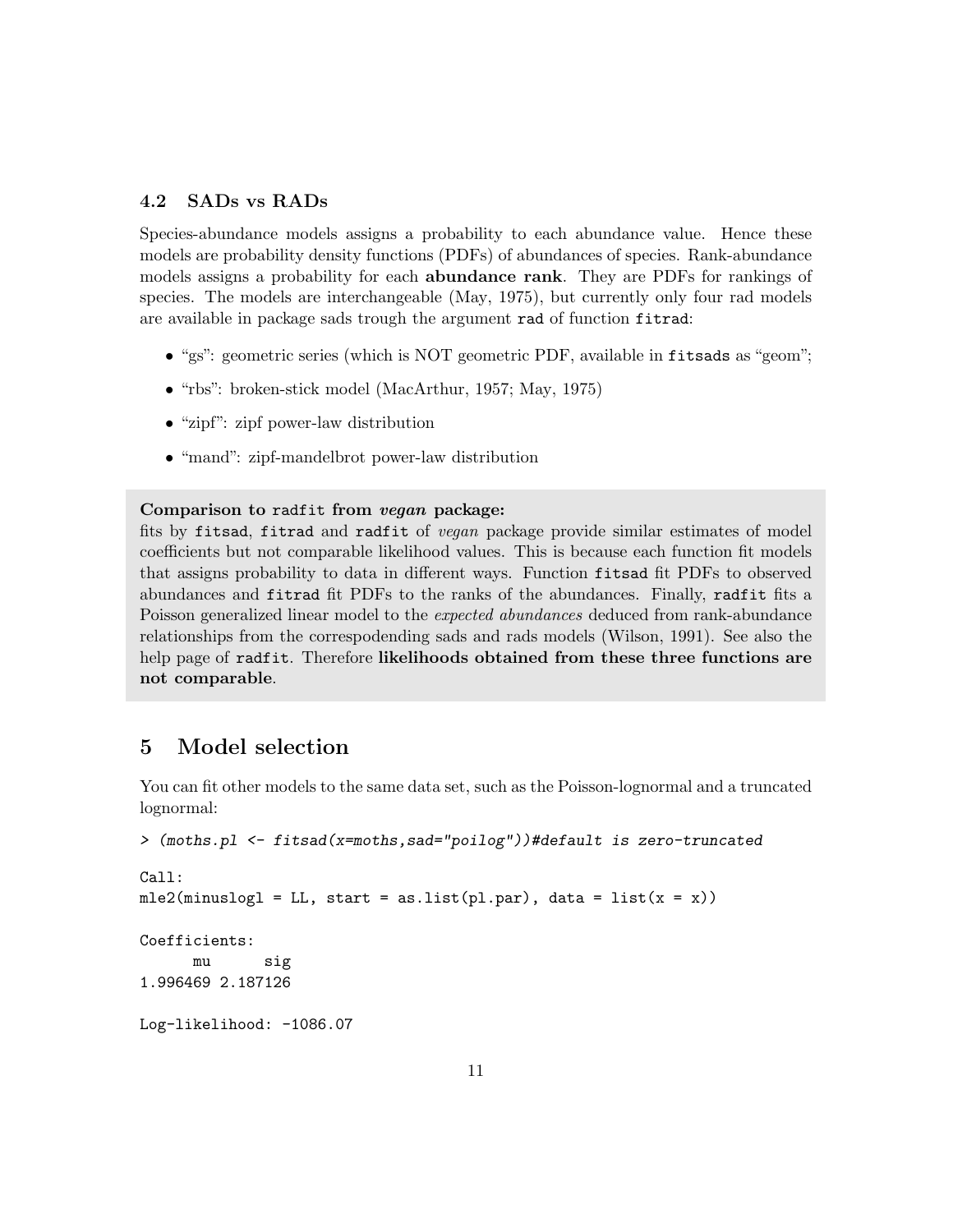```
> (moths.ln <- fitsad(x=moths,sad="lnorm", trunc=0.5)) # lognormal truncated at 0.5
Call:
mle2(minuslog1 = LL, start = list(meanlog = meanlog, sdlog = sdlog),data = list(x = x))Coefficients:
meanlog sdlog
2.274346 2.039740
```

```
Log-likelihood: -1085.47
```
and then you can use the function AICtab and friends from the bbmle package to get a model selection table:

> AICtab(moths.ls, moths.pl, moths.ln, base=TRUE) AIC dAIC df moths.ln 2174.9 0.0 2 moths.pl 2176.1 1.2 2 moths.ls 2177.4 2.5 1

To compare visually fits first get octave tables:

> head(moths.ls.oc <- octavpred(moths.ls))

|   |                | octave upper Freq |                                                      |
|---|----------------|-------------------|------------------------------------------------------|
| 1 | O              | 1 40.14377        |                                                      |
| 2 | 1              | 2 20.02026        |                                                      |
| 3 | $\overline{2}$ | 4 23.27123        |                                                      |
| 4 | 3 <sup>1</sup> | 8 25.12674        |                                                      |
| 5 | 4              | 16 25.86285       |                                                      |
| 6 | 5              | 32 25.67116       |                                                      |
|   |                |                   | > head(moths.pl.oc $\leftarrow$ octavpred(moths.pl)) |
|   |                | octave upper Freq |                                                      |
| 1 | 0              | 1 27.58735        |                                                      |
| 2 | $\mathbf{1}$   | 2 19.48216        |                                                      |
| 3 | 2              | 4 26.76472        |                                                      |
| 4 | 3              | 8 31.88374        |                                                      |
| 5 | 4              | 16 33.16140       |                                                      |
| 6 | 5              | 32 30.49061       |                                                      |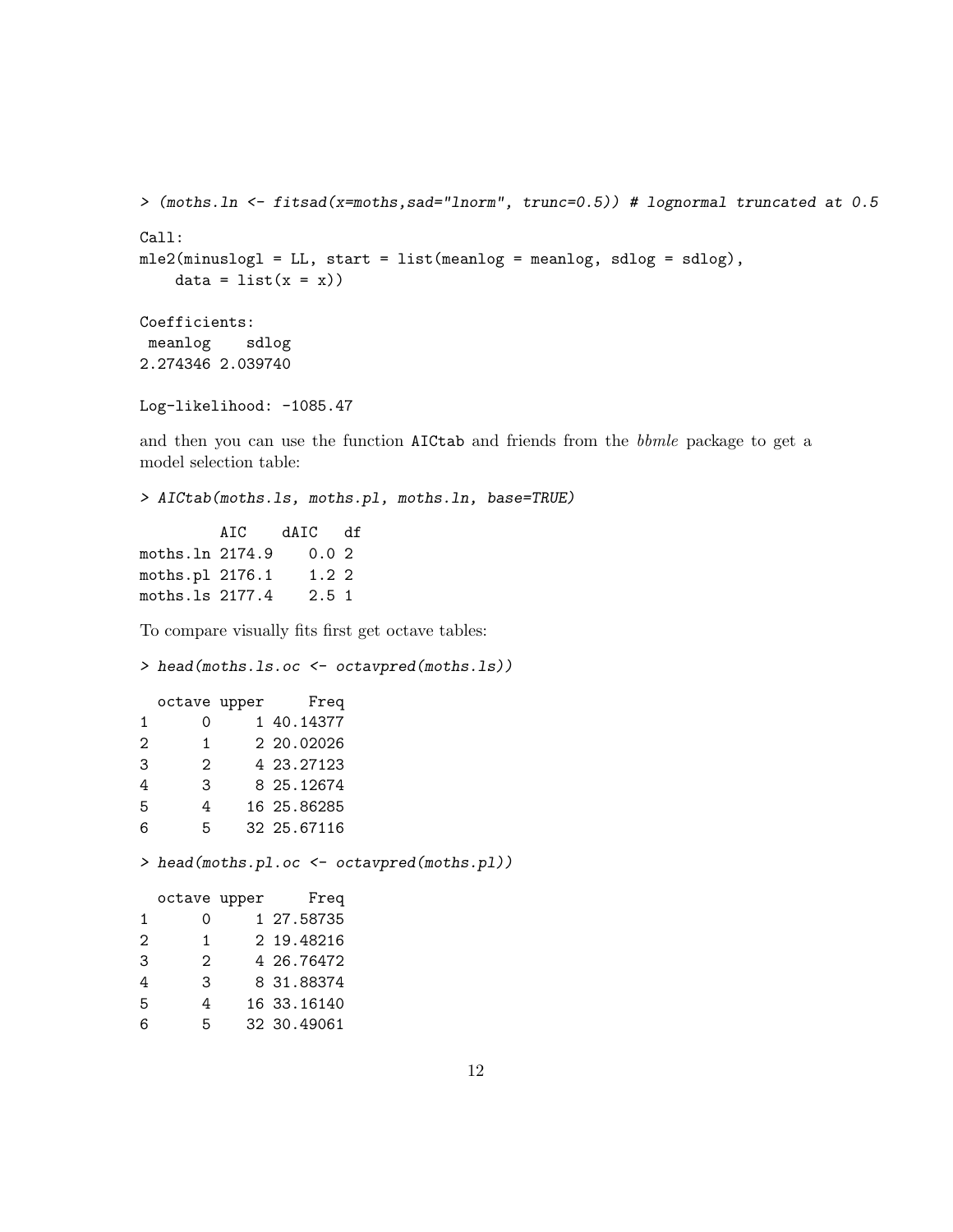> head(moths.ln.oc <- octavpred(moths.ln))

|   | octave upper | Freq        |
|---|--------------|-------------|
| 1 | Ω            | 1 15.41886  |
| 2 | 1            | 2 22.44066  |
| 3 | 2            | 4 29.13034  |
| 4 | 3            | 8 33.72746  |
| 5 | 4            | 16 34.82976 |
| 6 | 5.           | 32 32.08088 |

and then use lines to superimpose the predicted values in the octave plot:

```
> plot(moths.oc)
> lines(moths.ls.oc, col="blue")
> lines(moths.pl.oc, col="red")
> lines(moths.ln.oc, col="green")
> legend("topright",
       c("Logseries", "Poisson-lognormal", "Truncated lognormal"),
        lty=1, col=c("blue","red", "green"))
```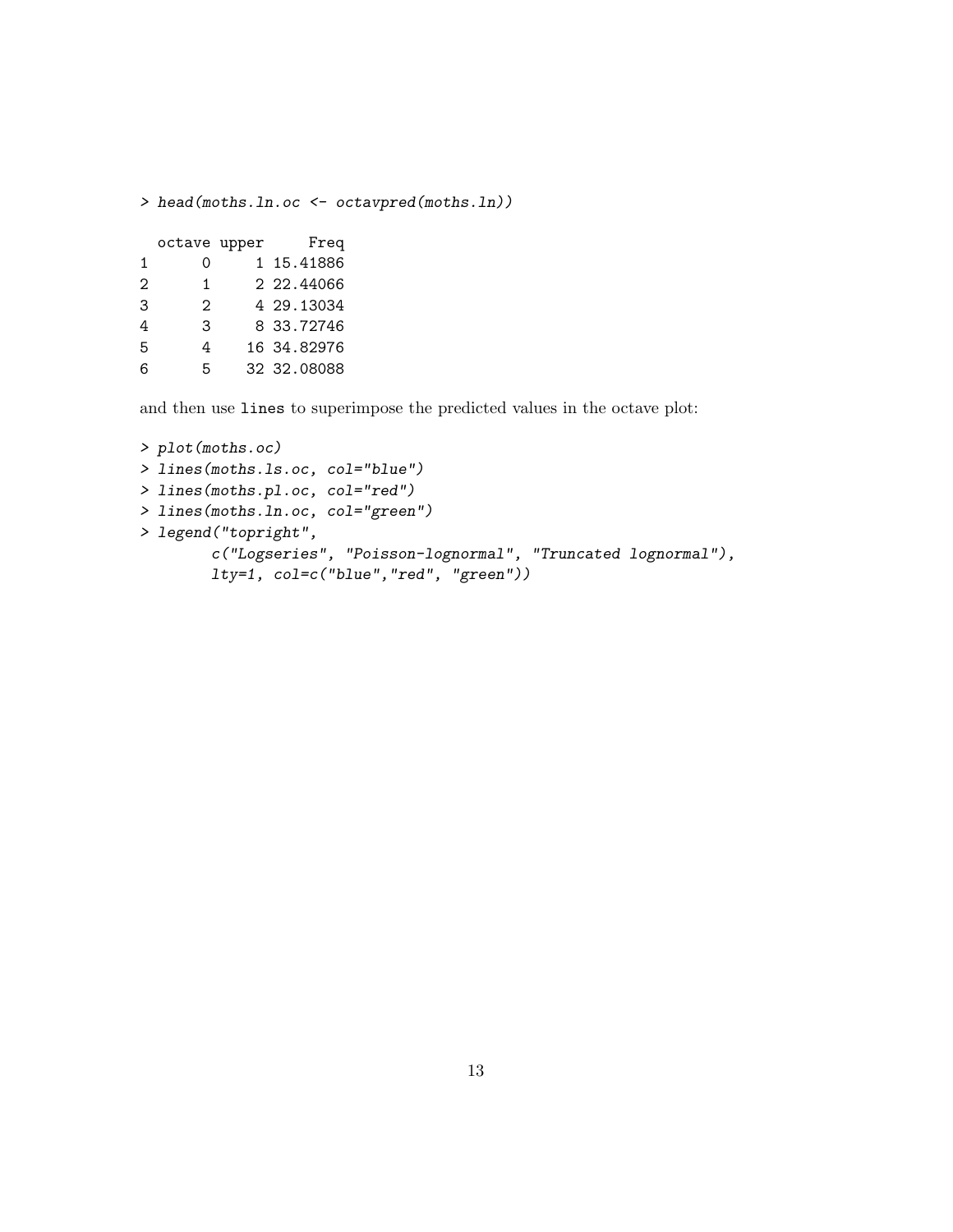



```
> head(moths.ls.rad <- radpred(moths.ls))
```
rank abund 1 1 1180 2 2 854 3 3 710 4 4 619 5 5 554 6 6 503 > head(moths.pl.rad <- radpred(moths.pl)) rank abund 1 1 4348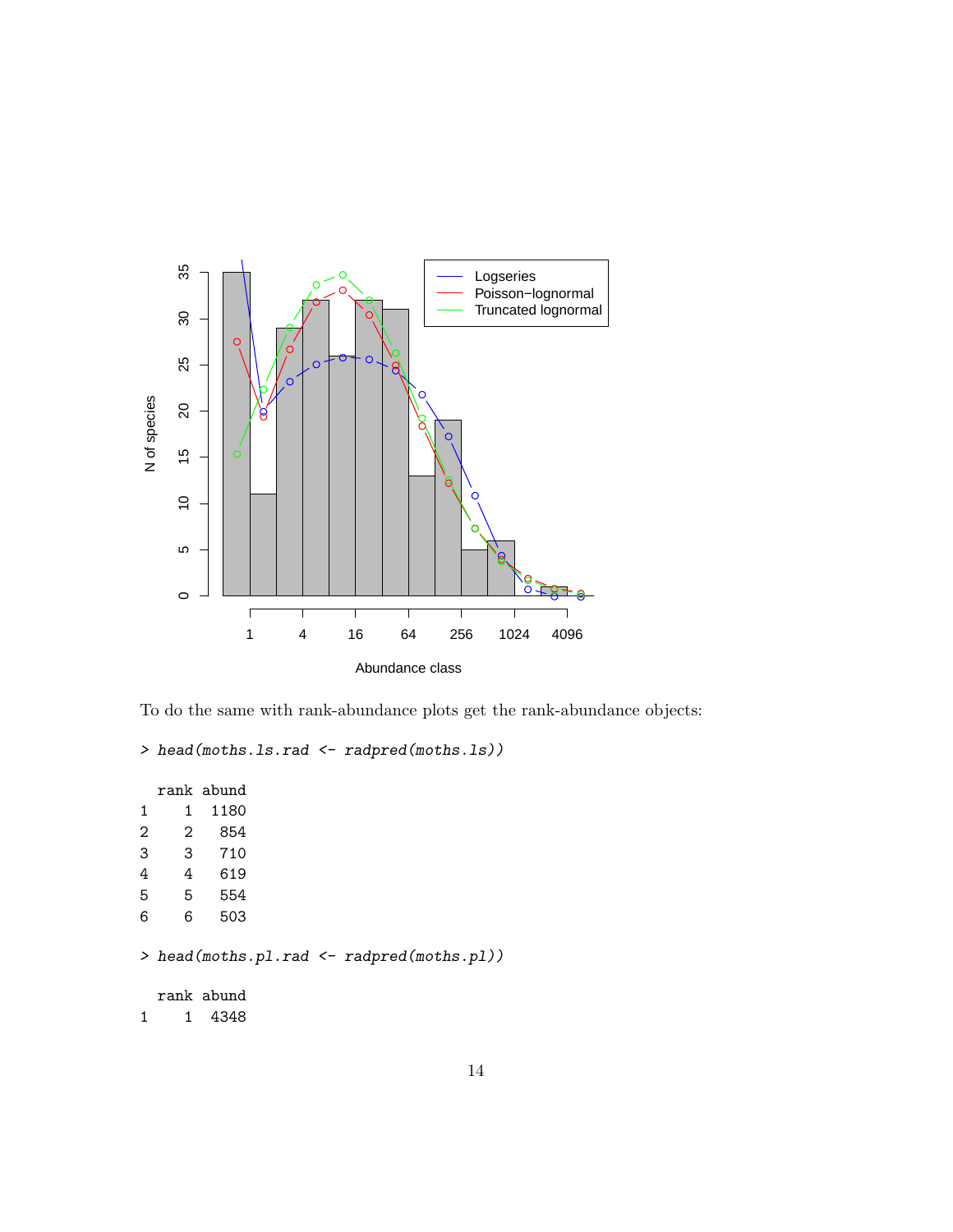2 2 1973 3 3 1322 4 4 1001 5 5 807 6 6 676 > head(moths.ln.rad <- radpred(moths.ln)) rank abund 1 1 3524.2394 2 2 1674.8603 3 3 1148.3539 4 4 883.6309 5 5 720.7864 6 6 609.2707

and then plot observed and predicted values:

```
> plot(moths.rad)
> lines(moths.ls.rad, col="blue")
> lines(moths.pl.rad, col="red")
> lines(moths.ln.rad, col="green")
> legend("topright",
        c("Logseries", "Poisson-lognormal", "Truncated lognormal"),
        lty=1, col=c("blue","red", "green"))
```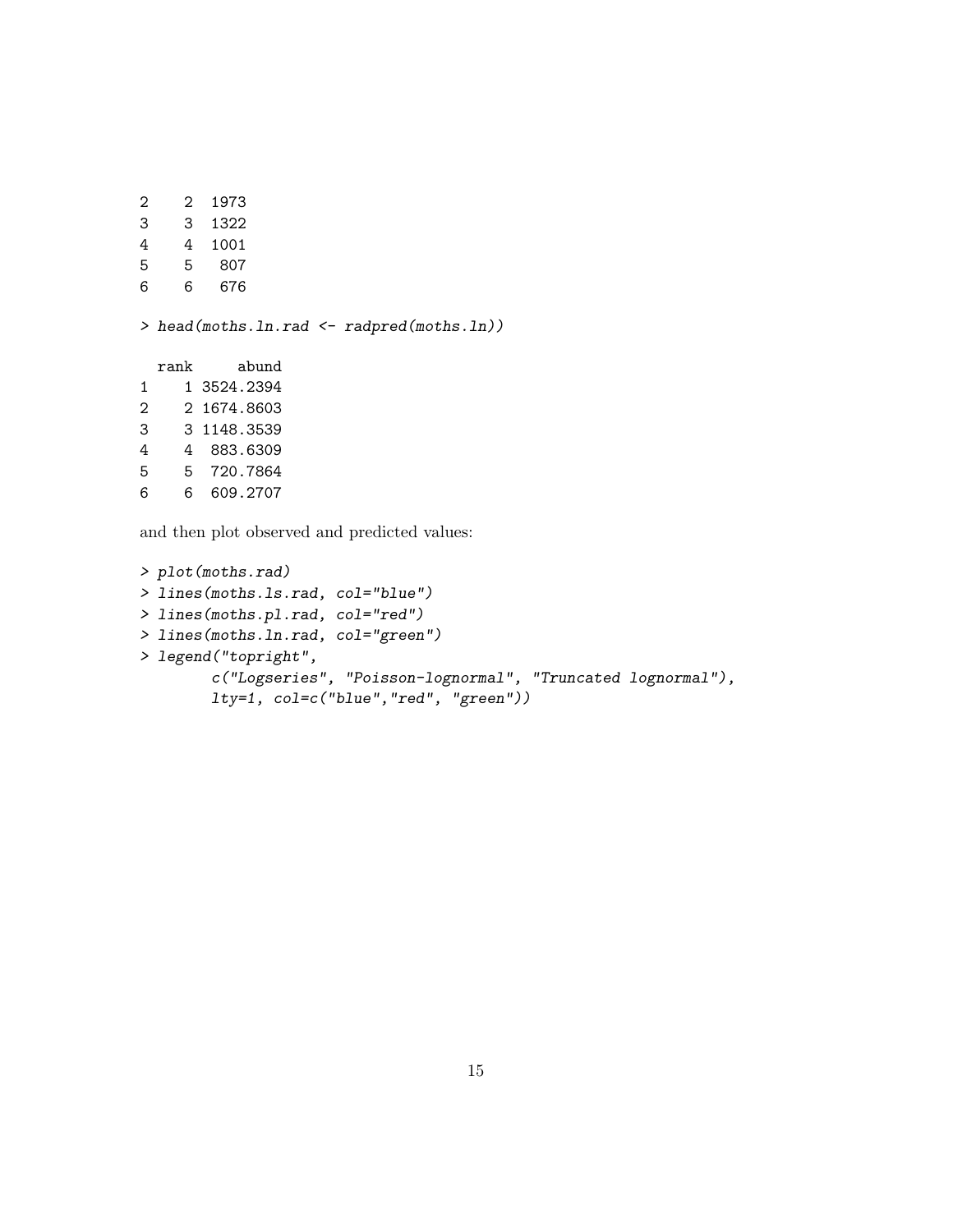

## 6 Simulations

The function  $\mathbf{r}$  read returns random samples of a community which has  $S$  species. The mean abundance of the species in the communities are independent identically distributed (iid) variables that follow a given probability distribution. The sample simulates a given number of draws of a fraction a of the total number of individuals of the community. For instance, to simulate two Poisson samples of 10% of a community with 10 species that follows a lognormal distribution with parameters  $\mu = 3$  and  $\sigma = 1.5$  use:

```
> set.seed(42)# fix random seed to make example reproducible
> (samp1 <- rsad(S = 10, frac = 0.1, sad = "lnorm", zeroes=TRUE,
              ssize = 2, meanlog = 3, sdlog = 1.5))
  sample species abundance
1 1 1 20
```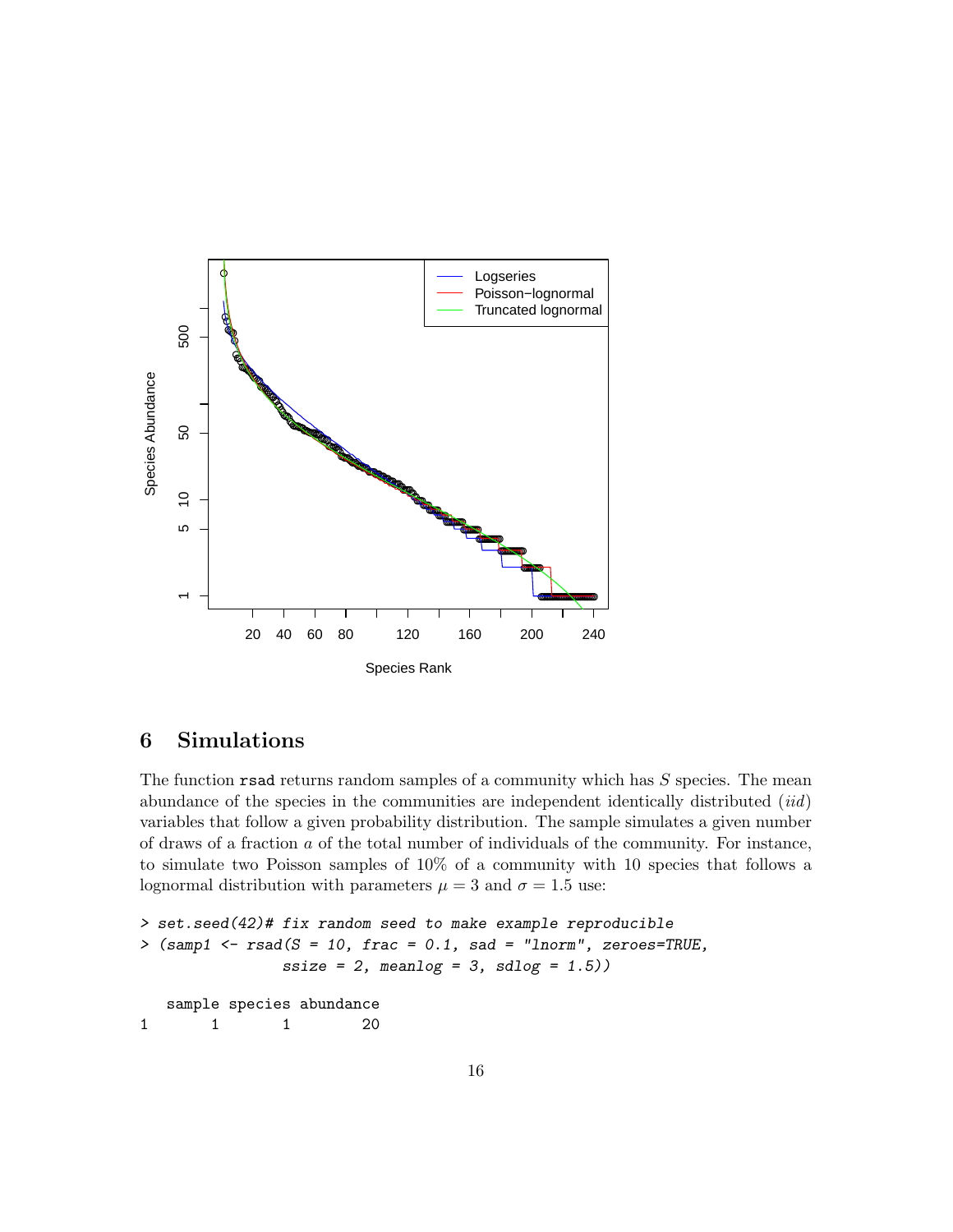| $\overline{\mathbf{c}}$ | $\mathbf{1}$   | $\overline{c}$ | 4                       |
|-------------------------|----------------|----------------|-------------------------|
| 3                       | $\mathbf{1}$   | 3              | $\overline{7}$          |
| 4                       | $\mathbf 1$    | 4              | $\overline{\mathbf{c}}$ |
| 5                       | $\mathbf{1}$   | 5              | $\overline{4}$          |
| 6                       | $\mathbf{1}$   | 6              | $\mathbf 1$             |
| $\overline{7}$          | $\mathbf 1$    | $\overline{7}$ | 25                      |
| 8                       | $\mathbf{1}$   | 8              | 3                       |
| 9                       | $\mathbf{1}$   | 9              | 45                      |
| 10                      | $\mathbf 1$    | 10             | $\mathbf{1}$            |
| 11                      | $\overline{c}$ | $\mathbf{1}$   | 17                      |
| 12                      | $\overline{c}$ | $\overline{c}$ | $\overline{\mathbf{c}}$ |
| 13                      | $\overline{c}$ | 3              | $\mathbf{O}$            |
| 14                      | $\overline{c}$ | 4              | 3                       |
| 15                      | $\overline{c}$ | 5              | 6                       |
| 16                      | $\overline{c}$ | 6              | $\overline{c}$          |
| 17                      | $\overline{c}$ | $\overline{7}$ | 18                      |
| 18                      | $\overline{c}$ | 8              | 0                       |
| 19                      | $\overline{c}$ | 9              | 53                      |
| 20                      | $\overline{2}$ | 10             | $\overline{4}$          |

The function returns a data frame with a sample numeric label, species numeric label and species abundance in each sample. By default, rsad returns a vector of abundances of single Poisson sample with zeroes ommited:

```
> (samp2 <- rsad(S = 100, frac=0.1, sad="lnorm",
               meanlog=5, sdlog=2))
```

| $\lceil 1 \rceil$ | 155 697     |              |                         |              |       | 4 7 48 5               |        |                         | 40 56 105 8 |     | 48           |
|-------------------|-------------|--------------|-------------------------|--------------|-------|------------------------|--------|-------------------------|-------------|-----|--------------|
| $[12]$            | 1           | 3            | $\mathbf{1}$            | 14           | 21    | 6                      | 66     | 2                       | 3           | 32  | 259          |
| $[23]$            | 8           | 51           | 21                      |              | 1 312 | 42                     | 23     | 20 <b>m</b>             | 48          | 12  | -28          |
| $[34]$            | 14          | -20          |                         |              |       | 40 267 5 209 36 107 93 |        |                         |             | 58  | $\mathbf{1}$ |
| $[45]$            | $7^{\circ}$ | 39           | 2                       | $7\degree$   | 56 —  | 70 —                   | 31     | $\overline{\mathbf{3}}$ | 4           | 305 | -25          |
| $[56]$            | 15          | 12           | $\overline{\mathbf{3}}$ | 48 —         | 8     | 12                     | 101    | 69                      | 255         | 5   | 51           |
| [67]              | 253         | 4            | 1                       | $2^{\circ}$  | 17    |                        | 49 187 | 121                     | 599         | - 3 | 23           |
| [78]              | 12          | 9            |                         | 16 21        | 10    | 17                     | - 3    | 5                       | 2           | 9   | - 5          |
|                   | $[89]$ 3214 | $\mathbf{1}$ | 19                      | $\mathbf{1}$ | 31    |                        |        |                         |             |     |              |

Once this is a Poisson sample of a lognormal community, the abundances in the sample should follow a Poisson-lognormal distribution with parameters  $\mu + \log a$  and  $\sigma$  (Grøtan & Engen, 2008). We can check this by fitting a Poisson-lognormal model to the sample: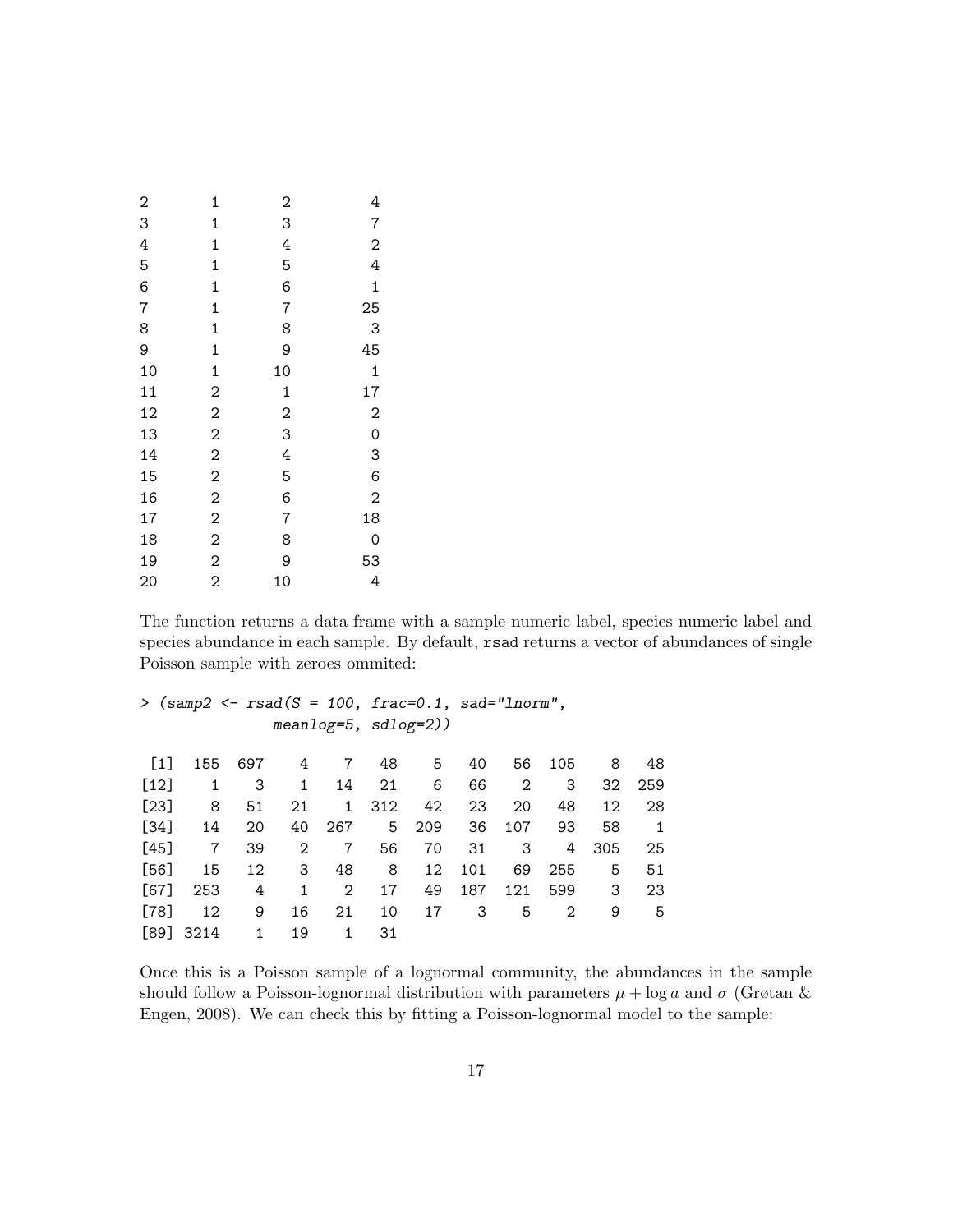```
> (samp2.pl <- fitsad(samp2, 'poilog'))
Call:
mle2(minuslog1 = LL, start = as.list(pl-par), data = list(x = x))Coefficients:
      mu sig
2.709138 1.884220
Log-likelihood: -453.22
> ## checking correspondence of parameter mu
> coef(samp2.pl)[1] - log(0.1)mu
5.011723
```
Not bad. By repeating the sampling and the fit many times you can evaluate the bias and variance of the maximum likelihood estimates:

```
> results <- matrix(nrow=250,ncol=2)
> for(i in 1:250){
      x \leftarrow \text{rsad}(S = 100, \text{ frac=0.1, sad="Inorm",}meanlog=5, sdlog=2)
      y <- fitsad(x, "poilog")
      results[i,] \leftarrow coef(y)}
> results[,1] \leftarrow results[,1]-log(0.1)
```
Bias is estimated as the difference between the mean of estimates and the value of parameters

```
> ##Mean of estimates
> apply(results,2,mean)
[1] 4.991885 1.976823
> ## relative bias
>(c(5,2)-apply(results,2,mean))/(c(5,2))[1] 0.001623038 0.011588552
```
And the precision of the estimates are their standard deviations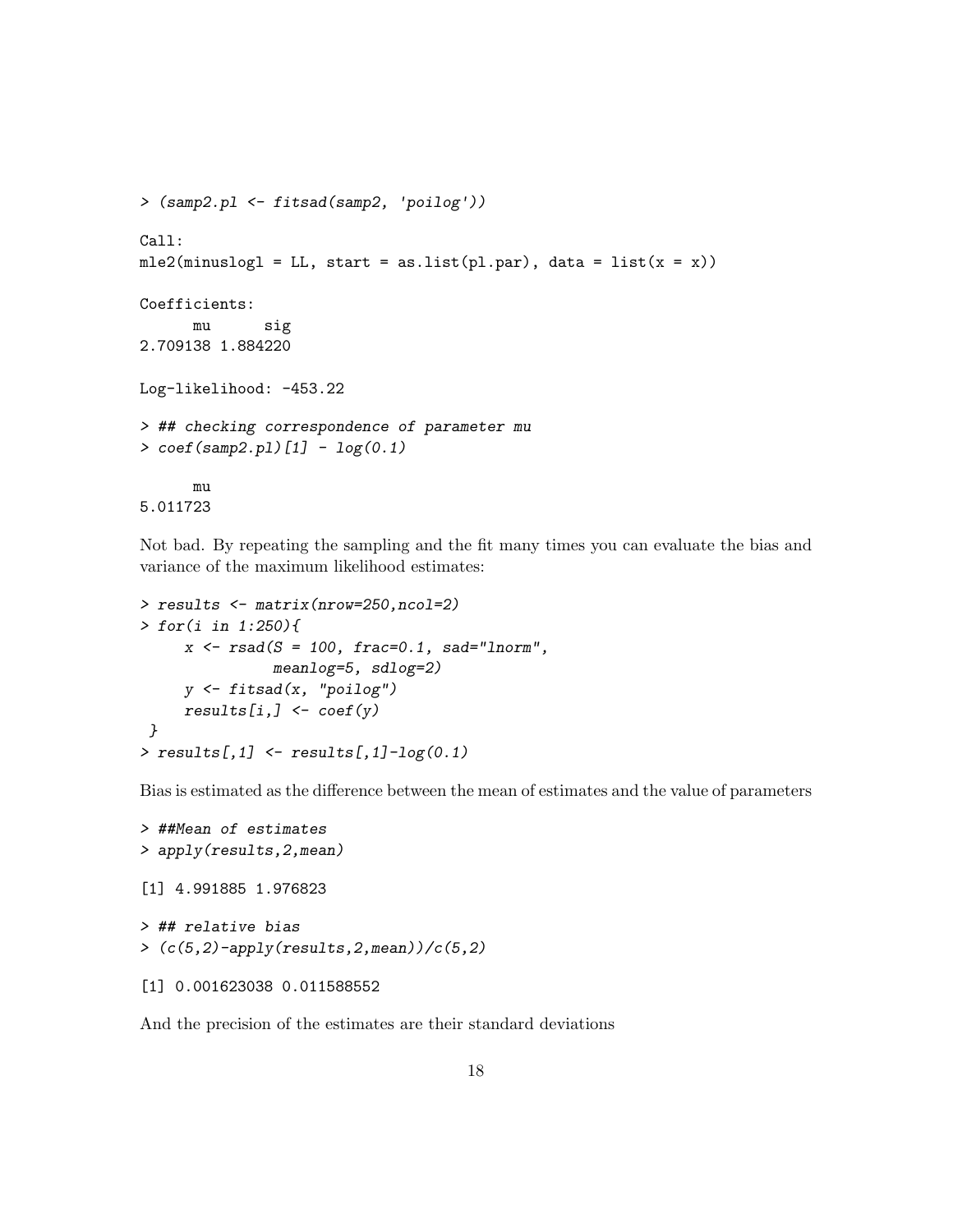```
> ##Mean of estimates
> apply(results,2,sd)
[1] 0.2819517 0.2069430
> ## relative precision
> apply(results,2,sd)/apply(results,2,mean)
```

```
[1] 0.0564820 0.1046847
```
Finally, a density plot with lines indicating the mean of estimates and the values of parameters:

```
> par(mfrow=c(1,2))> plot(density(results[,1]-log(0.1)))
> abline(v=c(mean(results[,1]-log(0.1)),5), col=2:3)
> plot(density(results[,2]))
> abline(v=c(mean(results[,2]), 2), col=2:3)
> par(mfrow=c(1,1))
```


## References

Bolker, B. & R Development Core Team, 2014. bbmle: Tools for general maximum likelihood estimation. R package version 1.0.16.